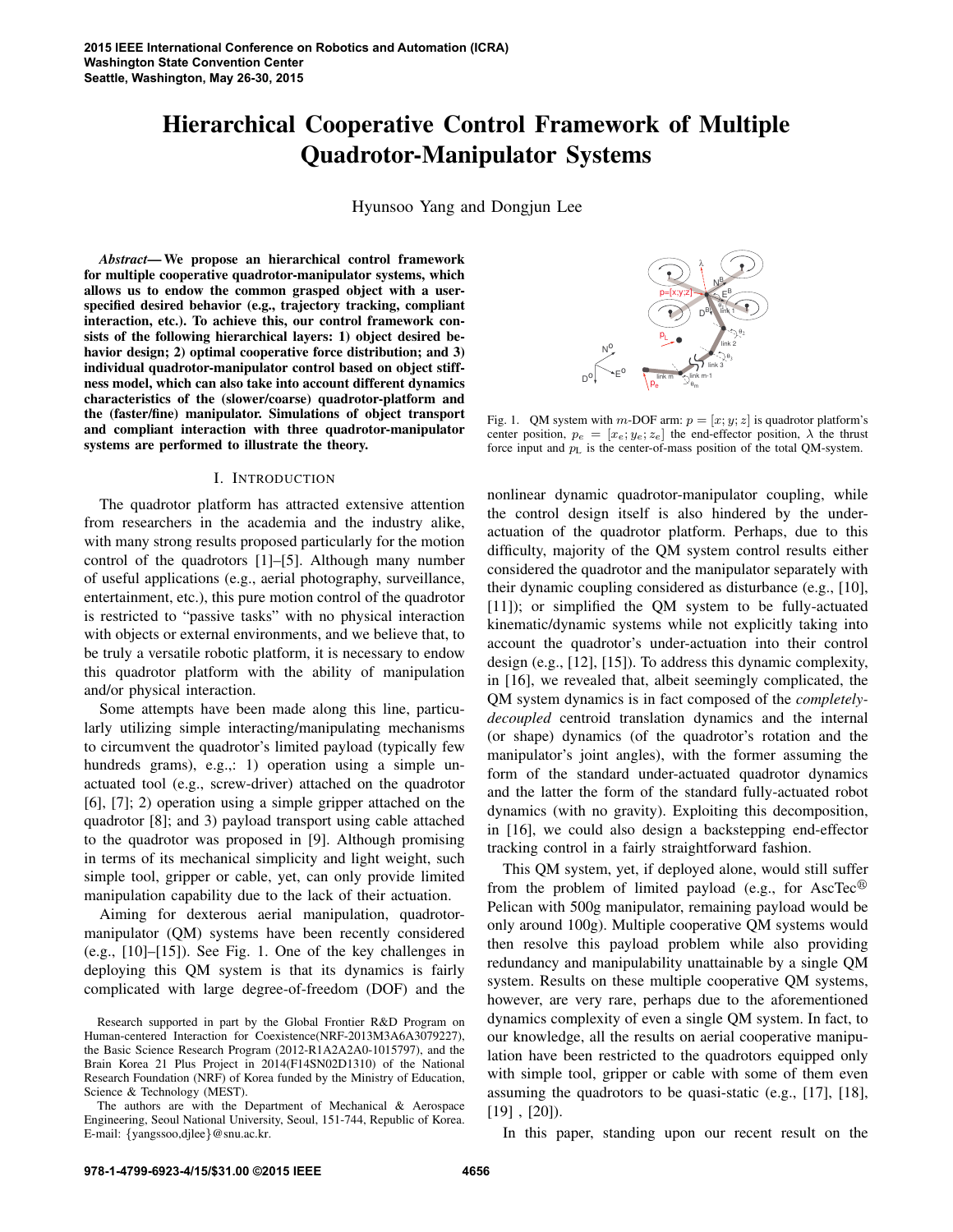dynamics and control of the single QM system [16], we propose a novel hierarchical cooperative control framework for multiple dynamic QM systems, which can endow the cooperatively-grasped object with an user-specific target behavior according to various task objective. Our proposed control framework is hierarchical and also modular with the following layers/sub-modules (see Fig. 2):

- Object behavior design, which computes the required wrench for the cooperatively-grasped object to achieve the user-specific target behavior according to task objectives (e.g., trajectory tracking, velocity-field following, compliant interaction, etc.);
- Optimal cooperative force distribution, which optimally assign contact force of each QM system to cooperatively achieve the desired object behavior, while minimizing a certain cost function and respecting the friction-cone constraints to prevent slippage; and
- Individual QM system control, which extends the endeffector position control of [16] for the admittance-type contact force control of each QM system with unknown object stiffness model and force sensor/estimator [21], while also explicitly taking into account the different dynamics characteristics of the (slower/coarse) quadrotor and the (faster/fine) manipulator.

The rest of the paper is organized as follows. System modeling of a single QM system is presented in Sec. II, with a brief summary of the dynamics decomposition and end-effect position control in [16]. Our proposed hierarchical control framework and its constituting layers are presented in Sec. III with relevant simulation results. Sec. IV then concludes the paper.

## II. PRELIMINARY

## *A. Dynamics Modeling of QM System*

In this paper, we deal with the cooperation of  $N$  QM systems, each with multi-DOF serial-link manipulator. See Fig. 1. The configuration of a single QM system can then be given by

$$
q := [p; \phi; \theta] \in \Re^n, \quad n := 6 + m
$$

where  $p = [x, y, z] \in \mathbb{R}^3$  is the quadrotor platform's centerof mass in the inertial NED-frame,  $\phi = [\phi_r; \phi_p; \phi_y] \in \mathbb{R}^3$ is the roll/pitch/yaw angles of the quadrotor, and  $\theta =$  $[\theta_1; \dots; \theta_m] \in \mathbb{R}^m$  is the joint angles of the manipulator.

The QM-system is under-actuated, that is, the control action for the QM-system is given by

$$
\tau = [-\lambda Re_3; \tau_{\phi_r}; \tau_{\phi_p}; \tau_{\phi_y}; \tau_1; \ldots; \tau_m] \in \mathbb{R}^n \tag{1}
$$

where  $\lambda \in \Re$  is the thrust force,  $R(\phi_r, \phi_p, \phi_y) \in SO(3)$ is the rotation matrix of the quadrotor parameterized by  $(\phi_r, \phi_p, \phi_y), e_3 = [0, 0, 1]$  is a basis vector representing the D-direction, and  $(\tau_{\phi_r}, \tau_{\phi_p}, \tau_{\phi_y})$  and  $\tau_i \in \Re$  are respectively the quadrotor's roll/pitch/yaw torques and that of each manipulator joints.  $r = [\phi; \theta] \in \mathbb{R}^{3+m}$  is fully-actuated with the torque input  $(\tau_{\phi_r}, \tau_{\phi_p}, \tau_{\phi_y})$  and  $\tau_i$ , while  $p = [x, y, z] \in \mathbb{R}^3$ 

is under-actuated with only the thrust force input  $\lambda$ , whose direction is fixed to the quadrotor body-fixed D-direction.

From the kinetic energy  $\kappa = \frac{1}{2} \dot{q}^T M(r) \dot{q}$ , where  $M(r) \in$  $\Re^{n \times n}$  is inertia matrix, and the gravitational potential energy  $\varphi(q)$ , Lagrange dynamics of the QM-system is given by

$$
M(r)\ddot{q} + C(r,\dot{r})\dot{q} + g(r) = \tau + f \tag{2}
$$

where  $C(r, \dot{r}) \in \Re^{n \times n}$  is the Coriolis matrix with  $\dot{M}$  – 2C being skew-symmetric,  $g(q) = \partial \varphi(q)/\partial q \in \Re^n$  is the gravitational force,  $\tau \in \mathbb{R}^n$  is the control action (1), and  $f \in \mathbb{R}^n$  is the external disturbance. Note that inertia matrix  $M(r)$  is only a function of r due to symmetry in  $E(3)$ , thus dynamics is symmetric w.r.t. p if no gravity is present.

#### *B. Dynamics Decomposition and Control of QM System*

In [16], we showed that the OM system dynamics (2) is in fact composed of the following two decoupled dynamics:

$$
m_L \ddot{p}_L + g_L = \tau_L + f_L \tag{3}
$$

$$
M_E(r)\ddot{r} + C_E(r,\dot{r})\dot{r} = \tau_E + f_E \tag{4}
$$

where  $p_L \in \mathbb{R}^3$  is the center-of-mass position of the total QM system with  $m_L > 0$  being its mass;  $r = [\phi; \theta]$  is the internal rotation with  $M_E(r)$ ,  $C_E(r, r) \in \Re^{(3+m)\times(3+m)}$ being its inertia and Coriolis matrices respectively with skewsymmetric  $\dot{M}_E - 2C_E$ ;  $g_L \in \mathbb{R}^3$  is the gravity vector,  $\tau_L =$  $-\lambda Re_3 \in \Re^3$  and  $\tau_E \in \Re^{3+m}$  are the (under-actuated) thrust input for  $p<sub>L</sub>$  and the fully-actuated control for r; and  $f<sub>L</sub>$  ∈  $\mathbb{R}^3$ ,  $f_E \in \mathbb{R}^{3+m}$  are transformed external disturbances.

This dynamics decomposition (3)-(4) possesses the following remarkable properties: 1) the two dynamics are completely decoupled from each other with no inertial, Coriolis and gravity couplings; 2) the center-of-mass  $p<sub>L</sub>$  dynamics (3) has the form of the standard under-actuated quadrotor dynamics with  $\tau_L = -\lambda Re_3$ ; 3) the internal rotation dynamics (4) has the form of the standard fully-actuated manipulator dynamics; and 4) gravity effect shows up only in (3) and not in (4). This decomposition structure (3)-(4) turns out to hold for general vehicle-manipulator systems (e.g., underwater ROV with arm, space robot equipped with manipulator, etc.). This decomposition (3)-(4) also generalizes the concept of virtual manipulator in [22] to the case with the gravity.

In [16], exploiting the dynamics decomposition (3)-(4). we proposed a trajectory tracking control for the QM system's end-effector position  $p_e \in \mathbb{R}^3$ , which can be written as

$$
\dot{p}_e = \dot{p}_L + B(r)\dot{r} \tag{5}
$$

where  $p<sub>L</sub>$  and r are respectively the QM system centerof-mass position and the internal rotation, whose dynamics are decoupled in (3)-(4), and  $B(r) \in \Re^{3 \times (m+3)}$  is a Jacobian-like matrix from  $\dot{r}$  to  $\dot{p}_e$  with the inertial parameters embedded in it. Then, differentiating (5) and individually incorporating (3)-(4), in [16], we could design the control generation equation to achieve  $p_e \rightarrow p_e^d$  s.t.,

$$
\tau_L + m_L B M_E^{-1} [\tau_E - C_E \dot{r}] =
$$
  

$$
-\gamma e_p - \alpha e_L + g_L + m_L [\ddot{p}_e^d - k \dot{e}_p - \frac{dB}{dt} \dot{r}]
$$
(6)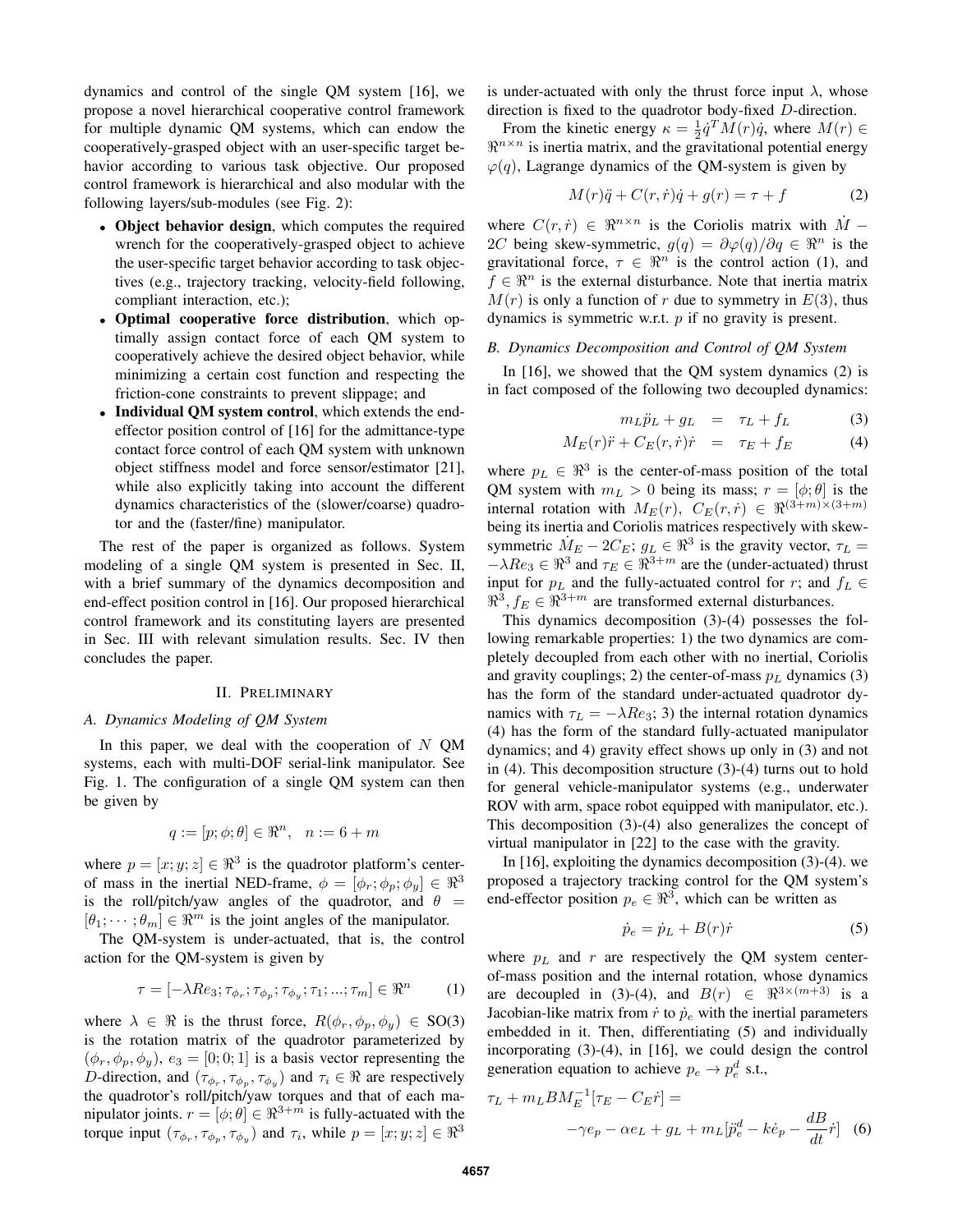

Fig. 2. Hierarchical cooperative control framework of multiple QM systems

where  $\gamma, \alpha, k > 0$  are control gains,  $e_p := p_e^d - p_e$ , and  $e_L := \dot{p}_L^d - \dot{p}_L$  with  $\dot{p}_L^d := \dot{p}_e^d + k(p_e^d - p_e) - B(r)\dot{r}$ . Satisfying this control equation (6) then guarantees that  $(e_n, e_L) \rightarrow 0$ exponentially [16].

In the control generation equation (6),  $\tau_L = -\lambda Re_3$ cannot be arbitrarily assigned due to the under-actuation. However,  $\tau_E \in \mathbb{R}^{m+3}$  is fully-actuated, thus, similar to the case of redundancy resolution, can be utilized to satisfy (6) even with the under-actuated  $\tau_L$ . Exploiting this redundancy, in [16], we suggest to allocate the control to  $\tau_L$  and  $\tau_E$  s.t.,  $\tau_L^d = -\gamma e_p - \alpha e_L + g_L + m_L[\ddot{p}_e^d - k\dot{e}_p - \frac{dB}{dt}\dot{r} - \zeta(r)]$  (7)

$$
m_L B M_E^{-1} [\tau_E - C_E \dot{r}] \tag{8}
$$

$$
= -\gamma e_p - \alpha e_L + g_L + m_L[\ddot{p}_e^d - k\dot{e}_p - \frac{dB}{dt}\dot{r}] - \tau_L
$$

where, in (7),  $\tau_L^d$  is the desired thrust input, whereas, in (8),  $\tau_E$  is set to satisfy the control equation (6) even if  $\tau_L \neq$  $\tau_L^d$  due to the under-actuation, while  $\tau_E$  in the nullspace of  $\widetilde{BM}^{-1}_{E}$  is utilized to align the quadrotor orientation to that of  $\tau_L^d$ . Also, in steady-state with  $\tau_L \to \tau_L^d$ , we have, from (7)-(8),  $m_L B(r) \ddot{r} \rightarrow \zeta(r)$ , which can encode a certian subtask (e.g., singularity avoidance, etc.). This control allocation (7)-(8) then allows us to achieve the end-effector trajectory tracking  $p_e \rightarrow p_e^d$  even in the presence of under-actuation with  $\tau_L \to \tau_L^d$  and the steady-state sub-task  $\zeta(t)$ .

For our hierarchical cooperative control framework, in Sec. III, we will extend this position control (6) to enable each QM system to exert their desired contact force by using (uncertain) object stiffness model and force sensing/estimator, while also explicitly incorporating slower/coarse quadrotor dynamics and faster/fine manipulator dynamics.

# III. HIERARCHICAL CONTROL FRAMEWORK FOR MULTIPLE QM SYSTEMS

For the cooperative control of multiple QM systems, here, we adopt an hierarchical and modular approach, where an hierarchy is constructed from the highest-level task (i.e., object behavior design such as object transport or compliant interaction between the grasped object and external environment) to the middle-level task (i.e., optimal distribution of the resultant object wrench for generating the target object behavior to each QM system's end-effector) and to the lowestlevel task (i.e., individual QM system admittance-type endeffector force control to realize the optimally-assigned contact force), while also each layer can be modified/replaced according to task objectives. See Fig. 2. In the following, we will discuss each component of this hierarchical cooperative control framework in details.

### *A. Object Behavior Design*

As stated above, depending on the task objective, the cooperatively-grasped object should exhibit a certain desired behavior such as trajectory tracking, compliant interaction, etc. The goal of the object behavior design block of our proposed control framework is to determine the object wrench to achieve the designated target behavior of the object. For this, we assume that the grasped object is a 6-DOF rigidbody, whose dynamics is given by:

$$
m_o \ddot{p_o} + m_o g = f_o + f_{ext}
$$

$$
I \dot{w_o} + w_o \times I_o w_o = \tau_o + \tau_{ext}
$$

where  $m_o \in \Re$ ,  $I_o \in \Re^{3 \times 3}$  are the mass and moment of inertia of the object,  $p_o, w_o \in \mathbb{R}^3$  are its position and angular velocity,  $f_o, \tau_o \in \Re^3$  are the resultant force and torque exerted by the  $N$  QM systems' end-effectors, and  $f_{ext}$ ,  $\tau_{ext} \in \mathbb{R}^3$  are its interaction force/torque with external environments.

We can then design  $f_0$  and  $\tau_0$  to achieve some desired behavior of the grasped object. For instance, impedance interaction at the object center-of-mass with scaled apparent inertia with rotational spring behavior can be achieved by

$$
f_o = \alpha f_{ext} + m_o g + m_o \ddot{p}_o^d + D(\dot{p}_o^d - \dot{p}_o) + K(p_o^d - p_o)
$$
  

$$
\tau_o = -\gamma w_o - \sigma [R_d^T R_o - R_o^T R_d]^{\vee}
$$

where  $\alpha$  is to scaling the apparant mass of the object at its center-of-mass,  $f_{ext}$  is external force which may be obtained by force sensor or disturbance observer [21],  $p_o^d \in \mathbb{R}^3$  is the desired object trajectory,  $D, K \in \mathbb{R}^{3 \times 3}$  are the symmetric and positive-definite damping and spring gains,  $R_d$  is the set-rotation for the rotational spring,  $\gamma$ ,  $\sigma$  are the damping and the rotation stabilization gain for rotation dynamics and [·]<sup>∨</sup> denotes the operation  $so(3) \rightarrow \Re^3$  [23]. This impedance type behavior can be used for physical interaction tasks with external environment, humans or another objects by changing its parameter to behave lighter/softer (i.e., low impedance) or heavier/stiffer (e.g., high impedance) than the original system. Note that, for such physical interaction tasks, we typically have small  $(\ddot{p}_o, \dot{p}_o, w_o)$ . Also note that with  $\alpha = 0$ or  $(f_{ext}, \tau_{ext}) \approx 0$ , which typically true for the transport operation, the object transport can be achieved.

#### *B. Optimal Cooperative Force Distribution*

To realize the desired object wrench,  $F_o := [f_o; \tau_o] \in$  $\mathbb{R}^6$ , as designed in Sec. III-A, we then need to determine the contact force  $f_{o,i}^d \in \Re^3$  exerted by each QM system's end-effector on the grasped object. For this, we utilize the following Jacobian relation between the object wrench  $F<sub>o</sub>$ and the end-effector force  $f_{o,i}$  s.t.,

$$
F_o = J_o \bar{f}_o \tag{9}
$$

where  $J_0 \in \Re^{6 \times 3N}$  is the object Jacobian and  $\bar{f}_0$  =  $[f_{o,1}; \cdots, f_{o,N}] \in \Re^{3N}$  is the collection of the end-effector contact forces of all the QM systems, with  $f_{o,i} \in \mathbb{R}^3$  being the end-effector contact force of the  $i$ -th QM system, which contains both the normal and shear/friction forces as shown in Fig. 3. Here, we assumed that the contact between each QM system and the object is the point contact with friction and without moment transmission. The case of more general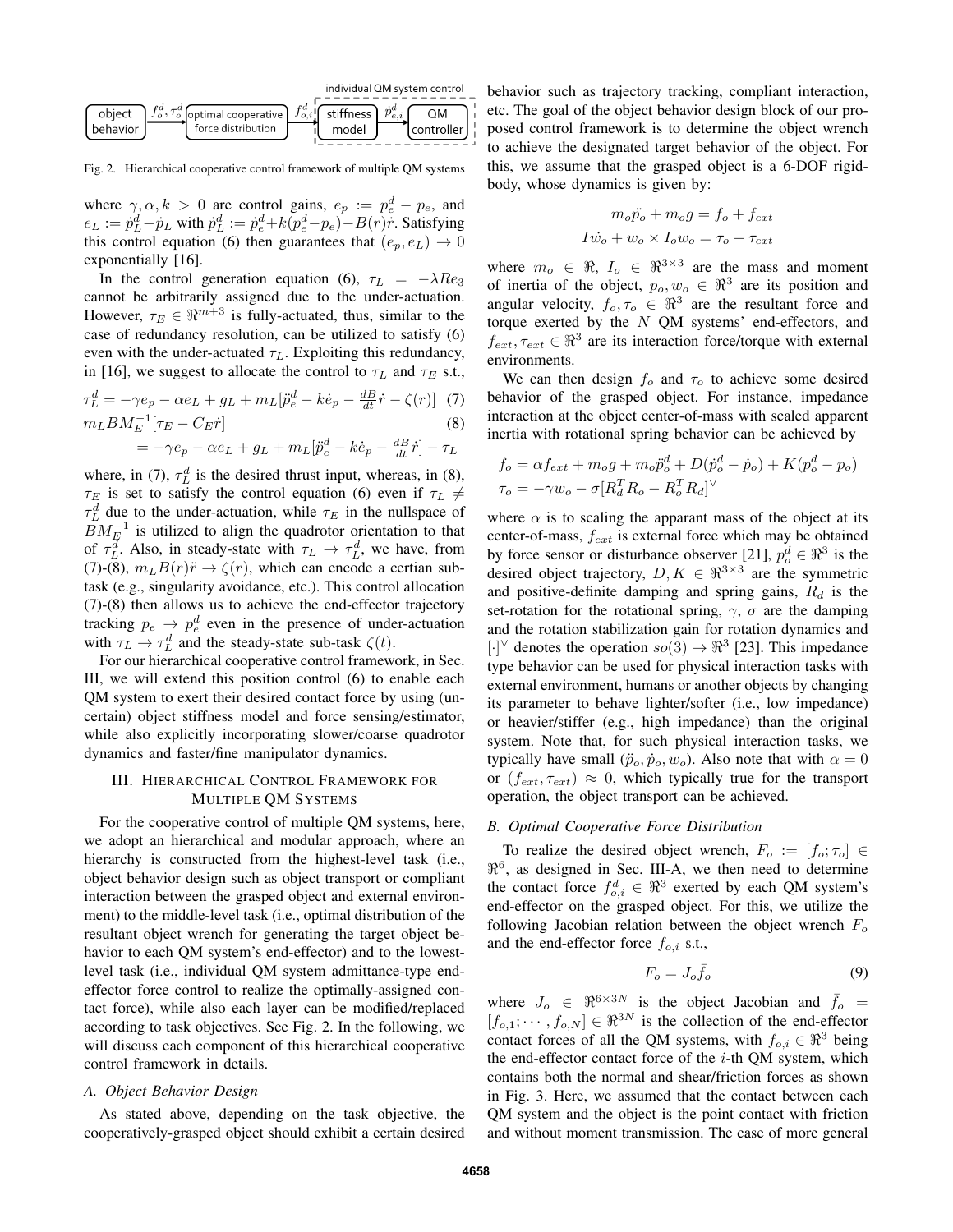contact scenarios will be studied in a future publication. Then, the end-effector force  $f_{o,i}$  can be decomposed with respect to the object surface s.t.,

$$
f_{o,i} = f_{n,i} \cdot u_{n,i} + f_{s1,i} \cdot u_{s1,i} + f_{s2,i} \cdot u_{s2,i}
$$

where  $u_{n,i}, u_{s1,i}, u_{s2,i} \in \mathbb{R}^3$  are the normal and tangential directional unit vectors, which are orthogonal with each other; and  $f_{n,i}, f_{s1,i}, f_{s2,i} \in \Re$  are the magnitude along each direction. See Fig. 3.

Here, in (9),  $J_0 \in \Re^{6 \times 3N}$  is typically a fat matrix  $(3N > 6)$ . Therefore, the solution of  $\bar{f}_o$  of (9) is not unique with different "internal/null-space forces". Moreover, the contact force of each QM system should satisfy the friction cone constraint [24] to maintain the contact while avoiding slippage. We now formulate this problem of finding  $f<sub>o</sub>$  as the following constrained optimization problem:

$$
\min_{f_s, f_n} \quad \alpha_1 f_s^T f_s + \alpha_2 f_n^T f_n \tag{10}
$$
\n
$$
\text{subject to} \quad F_o = J_o \mathcal{N} f_n + J_o \mathcal{T} f_s
$$
\n
$$
\sqrt{f_{s1,i}^2 + f_{s2,i}^2} \le \mu f_{n,i}, \ i = 1, 2, \cdots N
$$

where  $\alpha_1, \alpha_2 > 0$  are the weights,  $f_n := [f_{n,1}; \dots; f_{n,N}]$  $\in \Re^N$  and  $f_s := [f_{s1,1}; f_{s2,1}; \cdots; f_{s1,N}; f_{s2,N}] \in \Re^{2N}$  are respectively the collections of the normal and shear friction force components of  $f_{o,i}$  w.r.t. the object contact surface,  $\mu > 0$  is the static friction coefficient, and  $\mathcal{N} \in \mathbb{R}^{3N \times N}$  and  $\mathcal{T} \in \mathbb{R}^{3N \times 2N}$  respectively identify the tangential and normal directions with their expressions given by

$$
\mathcal{N}=\mathrm{diag}(u_{n,1},\cdots,u_{n,N}),\quad \mathcal{T}=\mathrm{diag}(u_{s,1},\cdots,u_{s,N}).
$$

where  $u_{s,i} = [u_{s1,i}, u_{s2,i}] \in \Re^{3 \times 2}$  is the collection of the i-th QM system's tangential directional unit vectors.

For this constrained optimization problem, we choose  $\alpha_1 > \alpha_2 > 0$  to ensure the shear/friction force  $f_{s,i}$  to be low to have a better margin against the contact slippage, while also simultaneously preventing excessively large normal contact force. Note also that: 1) the equality constraint of (10) is merely a different representation of the object Jacobian relation (9), whereas the inequality constraint in (10) is to enforce the friction-cone condition to ensure noslip contact. This optimization problem is convex and has the structure of force optimization problem (FOP), thus this can be formulated as a semidefinite programming problem (SDP) or a second-order cone problem (SOCP) [24], [25]. This FOP can be solved by standard numerical optimization method, however, to solve more faster depending on tasks, problem should be customized (e.g., dual problem [25]) rather than general SDP or SOCP. But, in this paper, for the case of three QM systems and not agile motion in III-D, standard method is sufficient to provide real-time solution.

Each individual QM system should then be able to exert this optimally-distributed contact force  $f_{o,i}$ . For this, we may attempt to devise a direct end-effector force control, which, yet, may not be straightforward to design here due to the presence of the quadrotor under-actuation along with the actuation redundancy of the QM system. Moreover, in practice, the robotic manipulator, which can be attached on



Fig. 3. Contact force decomposition and object stiffness model.

the quadrotor platform, would likely have non-negligible joint friction. Even further, given the hardware and control precision limitations of currently available quadrotor platforms, the achievable speed of the cooperative manipulation of the grasped object would be rather slow. Due to this reason, in this paper, we adopt the admittance-type force control and, for that, in Sec. III-C, we will extend the position control law (6) to the case of uncertain object deformation model, while also explicitly taking into account the different dynamics characteristics of the quadrotor platform and the robotic manipulator.

## *C. Force Control of QM System with Object Stiffness Model*

To derive the admittance-type end-effector force control for each QM system, similar to [26], here, we assume that the deformation of the object is small so that it can be approximated by the linear stiffness model, i.e.,

$$
f_{e,i} = -K_o(p_{e,i} - p_{o,i})
$$
 (11)

where  $f_{e,i} \in \mathbb{R}^3$  is the contact force exerted by the object to the QM system's end-effector with  $f_{e,i} = -f_{o,i}, p_{e,i}, p_{o,i} \in$  $\mathbb{R}^3$  are respectively the positions of the end-effector and the (undeformed) contact point of that end-effector on the grasped object, and  $K_o \in \Re^{3 \times 3}$  is the *uncertain* stiffness matrix. Here, we also assume that the deformation associated with each QM system's end-effector is independent from each other.

To achieve the admittance-type contact force control, we now design the evolution of the end-effector target position  $p_{e,i}^d \in \Re^3$  s.t.,

$$
\dot{p}_{e,i}^d := k_1(f_{e,i} - f_{e,i}^d) + k_2 \int (f_{e,i} - f_{e,i}^d) dt + \dot{p}_{o,i} \quad (12)
$$

where  $k_1, k_2 > 0$  are the PI control gains,  $f_{e,i}$  is the contact force feedback, for which we assume force sensor or disturbance estimator for each QM system [21], and  $f_{e,i}^d \in \Re^3$  is the desired contact force assigned by the optimal cooperative force distribution algorithm (10). Here, note that we can compute  $p_{o,i}$  with the position and orientation sensing of the object center with the information on its undeformed shape.

Theorem 1 *Consider the* N *multiple cooperative QM systems with each of their dynamics given by* (3)*-*(4) *and their* desired end-effector force given by  $f_{e,i}^d$  (i.e., from (10)).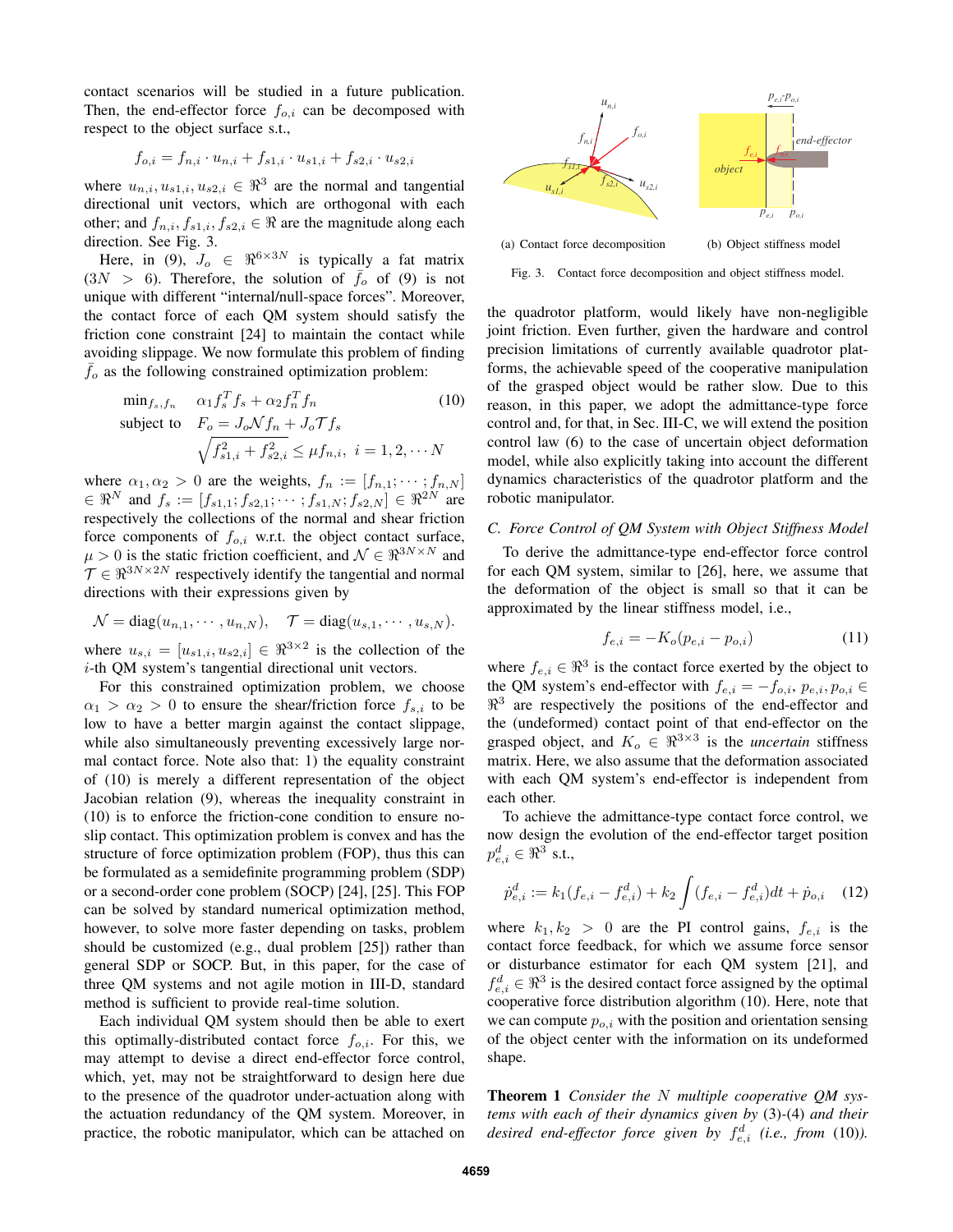*Suppose that the object acceleration*  $\ddot{p}_o$  *and the rate of* change of each QM system's desired contact force  $\dot{f}_{e,i}^d$  are *bounded. Then, if we set the control*  $\tau_L, \tau_E$  *s.t.,* 

$$
\tau_L + m_L B M_E^{-1} [\tau_E - C_E \dot{r}] = -f_L - m_L B M_E^{-1} f_E
$$

$$
+ g_L + m_L [\hat{p}_e^d - \beta \dot{e}_p - \gamma (e_f + \epsilon \int e_f dt) - \frac{dB}{dt} \dot{r}] \tag{13}
$$

where  $e_f$  :=  $f_{e,i}$  –  $f_{e,i}^d$ ,  $\hat{\vec{p}}_{e,i}^d$  =  $\ddot{p}_{e,i}^d$  +  $\eta$  with bounded  $\eta$ ,  $\gamma$ ,  $\beta$ ,  $\epsilon > 0$  *and*  $\epsilon < k_1 \cdot \lambda_{\min}[K_o]$ ,  $(e_f, e_{fI}, \dot{e}_p)$  *is ultimately bounded, where*  $e_{fI} := \int e_f dt + f_d$  *with*  $f_d :=$  $(1/k_2)K_o^{-1}\dot{f}_{e,i}^d$  and  $e_p := p_{e,i} - p_{e,i}^d$ .

Proof: Using the object stiffness model (11) and the evolution equation (12), we have

$$
\dot{e}_f = -K_o(\dot{p}_{e,i}^d - \dot{p}_{o,i}) - K_o \dot{e}_p - \dot{f}_{e,i}^d
$$
  
=  $-k_1 K_o e_f - k_2 K_o \int e_f dt - K_o \dot{e}_p - \dot{f}_{e,i}^d$  (14)

From this, let us define the following Lyapunov function candidate:

$$
V_1 := \frac{1}{2}e_f^T e_f + \frac{1}{2}e_{fI}^T k_2 K_o e_{fI} + \epsilon e_f^T e_{fI}
$$

where  $\epsilon$  is a small constant to make  $V_1$  to be positive-definite and to be determined below. Then, using (12)-(14), the time derivative of  $V_1$  is given by

$$
\frac{dV_1}{dt} = -\left(\begin{array}{c} e_f \\ e_{fI} \end{array}\right)^T \underbrace{\left[\begin{array}{cc} k_1 K_o - \epsilon I_3 & \frac{1}{2} \epsilon k_1 K_o \\ \frac{1}{2} \epsilon k_1 K_o & \epsilon k_2 K_o \end{array}\right]}_{:=Q} \left(\begin{array}{c} e_f \\ e_{fI} \end{array}\right)
$$
\n
$$
+ \left[\epsilon \ddot{f}_d \ k_2 K_o \ddot{f}_d\right] \left(\begin{array}{c} e_f \\ e_{fI} \end{array}\right) - \dot{e}_p^T K_o(e_f + \epsilon e_{fI}) \quad (15)
$$

where  $Q > 0$  for small enough  $\epsilon < k_1 \cdot \lambda_{\min}[K_o]$ . To proceed more, again, we define Lyapunov candidate function  $V_2$ :

$$
V_2 := V_1 + \frac{1}{2\gamma} \dot{e}_p K_o \dot{e}_p
$$

Time derivative is derived using (3), (4),

$$
\frac{dV_2}{dt} = -\left(\begin{array}{c} e_f \\ e_{fI} \end{array}\right)^T Q \left(\begin{array}{c} e_f \\ e_{fI} \end{array}\right) + \left[\epsilon \ddot{f}_d \ k_2 K_o \ddot{f}_d\right] \left(\begin{array}{c} e_f \\ e_{fI} \end{array}\right) \n- \frac{1}{\gamma} \dot{e}_p^T K_o [\gamma (e_f + \epsilon e_{fI}) - \ddot{e}_p]
$$
\n(16)

where  $\ddot{e}_p = \ddot{p}_{e,i}(\tau_L, \tau_E) - \ddot{p}_{e,i}^d(\dot{f}_{e,i}, \dot{f}_{e,i}^d, f_{e,i}, f_{e,i}^d, \ddot{p}_{o,i})$ . The first term is extended by dynamics  $(3)$ - $(4)$  and  $(5)$  where

$$
\ddot{p}_{e,i} = \frac{1}{m_L} [\tau_L + f_L - g_L] + BM_E^{-1} [\tau_E + f_E - C_E] + \dot{B} \dot{r}.
$$
\n(17)

In the second term of  $\ddot{e}_p$ ,  $\ddot{p}^d_{e,i}$  is given by parameters in the parenthesis.  $f_{e,i}$  is known from force sensor/estimator,  $\dot{f}_{e,i}^d$ ,  $\ddot{p}_{o,i}$  assumed to be bounded by assumption and  $f_{e,i}^d$  is known from optimal cooperative force distribution. Then, all the parameters in the parenthesis are known or bounded, thus, we can write  $\ddot{p}_{e,i}^d = \hat{p}_{e,i}^d - \eta$  where  $\hat{p}_{e,i}^d$  is estimated from known parameter or numerically calculated and  $\eta$  is bounded remained term. From this, control generation equation (13) can be equivalently represented as following equation using (3)-(4) and (17)

$$
\ddot{p}_{e,i} - \hat{p}_{e,i}^d = \gamma (e_f + \epsilon e_{fI} - \frac{1}{k_2} K_o^{-1} \dot{f}_{e,i}^d) - \beta \dot{e}_p. \tag{18}
$$

Using this relation, time derivative  $\dot{V}_2$  becomes

$$
\frac{dV_2}{dt} = -\left(\begin{array}{c} e_f \\ e_{fI} \end{array}\right)^T Q \left(\begin{array}{c} e_f \\ e_{fI} \end{array}\right) - \frac{\beta}{\gamma} \dot{e}_p^T K_o \dot{e}_p \n+ \left[\epsilon \ddot{f}_d K_o k_2 \ddot{f}_d\right] \left(\begin{array}{c} e_f \\ e_{fI} \end{array}\right) + \frac{1}{\gamma} \dot{e}_p^T K_o \bar{\eta}
$$
\n(19)

where  $\bar{\eta} = \eta - \frac{1}{k_2} K_o^{-1} \dot{f}_{e,i}^d$  which is bounded. Then, all the terms, which are not negative definite, are bounded, thus are  $(e_f, e_f, \dot{e}_p)$  are ultimately bounded by control (13).

Note from Th. 1 that we can guarantee the desired force tracking by enforcing (13), even if the object stiffness  $K<sub>o</sub>$ is unknown. Note also that, in the control input (13) with the target position dynamics (12), there is no usage of the object stiffness  $K<sub>o</sub>$ . This proposed admittance-type force control (13) shares the similar development idea with the position tracking control of  $[16]$  (i.e.,  $(7)-(8)$ ). Yet it has been extended from (7)-(8) by incorporating the (unknown) object stiffness model  $K<sub>o</sub>$ , the target position evolution equation, and the cross-coupling term (i.e.,  $\epsilon$ ) to guarantee ultimately boundedness even in the presence of (inaccessible)  $\dot{f}_{e,i}^d$ ,  $\ddot{f}_{e,i}^d$ .

We further modify this admittance-type force control here to explicitly into account the different dynamics characteristics of the (slower/coarse) quadrotor platform and the (faster/fine) robotic manipulator. More precisly, we assign the desired control generation equation (13) into the (underactuated) quadrotor thrust control  $\tau_L = -\lambda Re_3$  and the (fully-actuated) internal rotation dynamics control  $\tau_E$  s.t.,

$$
\tau_L^d = g_L + m_L[\text{LPF}_{w_c(\sigma)}[\hat{p}_e^d] - \beta \dot{e}_p - \zeta(r)] - f_L \qquad (20)
$$
  
\n
$$
m_L B M_E^{-1} [\tau_E - C_E \dot{r}] = -f_L - m_L B M_E^{-1} f_E - \tau_L
$$
  
\n
$$
+ g_L + m_L[\hat{p}_e^d - \beta \dot{e}_p - \gamma (e_f + \epsilon \int e_f dt) - \frac{dB}{dt} \dot{r}] \tag{21}
$$

where LPF is a low pass filter operator and  $w_c(\sigma)$  is the cutoff frequency of this LPF, which we define to be a function of the manipulability  $\sigma$  of the robot manipulator [27]. Also, similar to (7), here, we design the desired thrust input  $\tau_L^d$  via (20), which will be achieved by using the internal rotation control  $\tau_E$  in the null-space of  $BM_E^{-1}$ , whereas the other components of  $\tau_E$  can still guarantee the control generation equation (13) even if  $\tau_L \neq \tau_L^d$  via (20)

Here, additional terms are introduced by external force  $f_L$ ,  $f_E$  from interaction with the grasped object. We design the control input  $\tau_L$  and  $\tau_F$  (20)-(21) to cancel out these external forces  $f_L$ ,  $f_E$ . Physically,  $f_L$  affect the dynamics of the total QM system's center-of-mass position, so that thrust  $\tau_L$  should resist  $f_L$ . On the other hand,  $f_E$  perturbs the quadrotor rotation and the manipulator configuration, thus,  $\tau_E$  is used to cancel out  $f_E$  to maintain its posture.

Our proposed force control should also allow each QM systems to maintain its non-singular posture. For instance,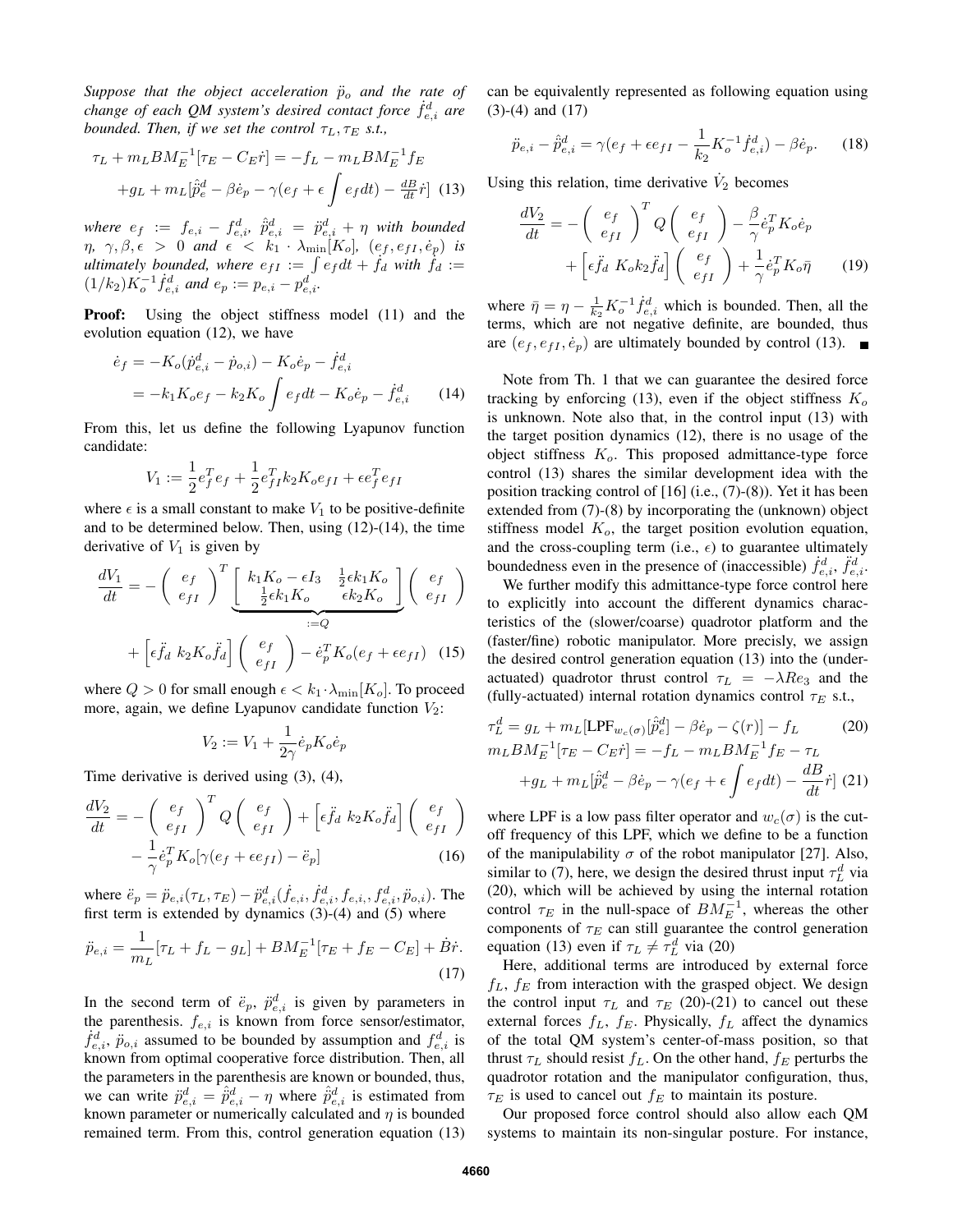

Fig. 4. Snapshots of the object pushing task using the multiple QM system under admittance-type force control with force profile.

when the QM system manipulates, the quadrotor platform should to keep a certain distance from the object for safety and the manipulator needs to recede from singular configuration which can cause instability. For this, the subtask  $\zeta(r)$ utilized.

In (20), the low pass filter (LPF) is only applied to  $\ddot{p}_e^d$ , because gravity should be maintained by thrust  $\tau_L$  and other terms are cancelled out or converge to small bounded value by Th. 1. Then, the LPF in the control equation (20) assigns low frequency slow motion to quadrotor platform via  $\tau_L$ , then, the remained trajectory, which is high frequency component after substituting low frequency component, would be assigned to manipulator via  $\tau_E$ . But, some infeasible desired motion can be generated without kinematic consideration. Since the manipulability is an index for measuring singularity, we propose to adapt the cut-off frequency depending on the manipulability using following relation

$$
w_c = w_{c,min} \left(\frac{\sigma_{max}}{\sigma}\right)
$$

where  $w_{c,min}$  is the minimum cut-off frequency,  $\sigma$  is manipulability,  $\sigma_{max}$  is maximum value of the manipulability. From this equation, more specifically, if this manipulability σ is sufficient (i.e.,  $\sigma \approx \sigma_{max}$ ), the cut-off frequency of the LPF is set to be lower and almost all the motion would be assigned to the robotic manipulator via  $\tau_E$ . On the other hand, near the singularity  $\sigma \approx 0$ , the cut-off frequency will be set to be higher and almost all the motion would be assigned to the quadrotor platform via  $\tau_L$ .



Fig. 5. Snapshots of the object transport using cooperative QM systmes control of compliant behavior with unknown mass and parameter adaptation.

#### *D. Simulation*

We perform two simulations using our proposed cooperative control framework. Here, the inertial parameter of quadrotor are  $m_0 = 2kg$  and  $(I_{xx}, I_{yy}, I_{zz})$  $(1.24, 1.24, 1.24)$ kg ·  $m^2$  which are similar with AscTec<sup>®</sup> Pelican. 2-dof manipulator's inertial parameters are  $(m_1, m_2) = (0.5, 0.4)$ kg and moment of inertia is assumed as cylinder and its length is  $(l_1, l_2) = (0.4, 0.3)m$ . Manipulator parameters are larger than real system to see dynamics effect. Moment of inertia is usually inaccurate, even though we can measure exact mass and length of the manipulator, thus, we add 20% error in the moment of inertia. Mass and stiffness of the object in the simulation, Fig. 4-5, are  $m<sub>o</sub> = 0.4kg$ ,  $k<sub>o</sub> = 200N/m$  which have  $\sim$  2cm of deformation to resist its weight. And also, here, we assume a force sensor to measure the exerting force which usually have white noise. To simulate this noise, we add a noise  $w \sim \mathcal{N}(0, 0.04)$  with  $3\sigma = 0.6$ . Low pass filter with time constant  $T = 0.5$  is also applied to reduce sensor noise, therefore, the measured force have delay due to filter.

The first simulation in Fig. 4 shows compliant interaction using the grasped object. For this, compliant behavior of the object is designed for object behavior design layer based on III-A. Here, we control the grasped object position to yaxis. Then, to achieve this desired behavior, the optimization provides the desired force distribution  $f_{e,i}^d$ . Using control (20)-(21), each QM system is controlled to achieve the